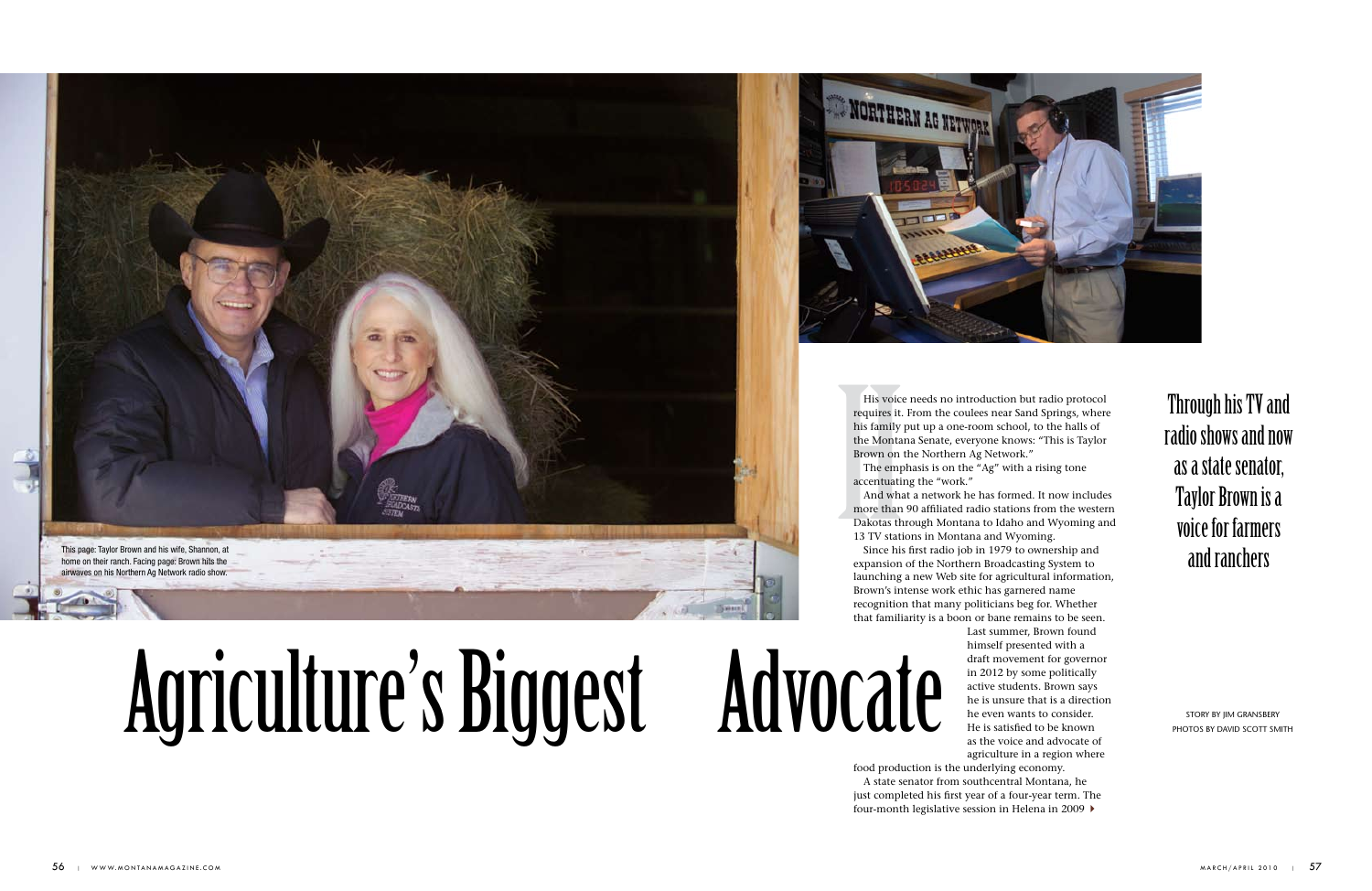was an education, but also a distraction from running his business in a down economy, he says. He has hired good help. Just like running a ranch, which is the family history.

Taylor Brown's grandfather, Bill Brown, Sr., at age 16 left Texas for northern Wyoming, heading where the grass was thick and a man could carve out a ranch by sheer force of work and will. He hired on as a hand with the Spear Cattle Co. of Sheridan, Wyoming.

Over the years, he acquired cows of his own, building a small herd while laboring for his employers, who were not too happy that he was working both sides of the fence. When confronted by the ranch owners about how many cattle he intended to raise, Bill Sr. told them, "I intend to get as big as I can, as fast as I can." Kind of like collecting radio affiliates, his grandson acknowledges.

In 1948, the grandfather partnered with Porter Kennedy and for a decade they built a cattle business. But each wanted his own operation. In 1958, they flipped a coin to see who would buy the other out. Brown lost, but got his

stake to start anew. Taylor was 2 years old at the time. In the spring of 1960, three generations of Browns founded the family ranch 11 miles west of Sand Springs, a tiny community in middle of the "Big Open," where historically, cattle trailed from Texas grazed on the range between the Yellowstone and Missouri rivers. Sand Springs is a dot on



Highway 200, which forms a belt across the mid-section of Montana. Taylor grew up here—isolated but not alone in a rural community.

There was no school, so the family started one. "There was an old abandoned school they hauled up to the ranch and I started the first grade in 1962," Brown remembers. "One teacher, who lived in the school, and seven or eight kids. I went through the school as the only student in each grade." The oldest of four children, Brown has a brother and two sisters.

In 1970, the family bought a house in Lewistown, where Brown lived while attending Fergus High School. It was a bit traumatic: "There were 160 kids in the freshman class, and I didn't know one of them," he says.

It was there that he learned to speak in public through the efforts of a mentor. "He put me in (Future Farmers of America)," says Brown, referring to vocational agriculture instructor Jim Schultz. A combination of 4-H and FFA provided the grounding that Brown needed for self confidence. In 1973, Brown won the state FFA public

speaking contest. That was his epiphany. "I can do this and make a living at it," he recalls thinking.

A sojourn overseas after high school graduation gave him an international scope. During the summer of 1974, under the auspices of the American Field Service, he lived with a Belgian family that owned a dairy farm. "They spoke French," he notes with a laugh.

He returned to the U.S. and began working on a degree in agricultural science at Montana State University, and he became a member of Alpha Gamma Rho, the ag fraternity. "The three big influences in my life were 4-H, FFA, and AGR" he says, with the latter giving him his first taste of politics. It provided the foundation for his election as MSU student body president for the 1977-78 year.

That was the year he met fellow MSU student, Shannon Clouse, from Missoula. In the fall of 1979, he came to work for farm broadcaster Conrad Burns in Billings, and the next summer he and Shannon married. In 1983, he became a partner with an option to buy, which he exercised in 1985, right in middle of a huge economic

washout in American agriculture. "It was tough times in the 80s," he recalls. "It got ugly, but I knew I could make it work. It was all on-the-job learning, no voice training. But right away I knew this was what I wanted."

It was during this time that Burns dove into Republican politics. He was elected Yellowstone county commissioner in 1986 and U.S. Senator in 1988, defeating

Democratic incumbent John Melcher largely on the strength of his name recognition throughout Montana.

### **Radio Days**

Since 1985, Brown has built up his business across the northern plains and has a national reputation among farm broadcasters, twice being named national Farm Broadcaster of the Year.

At first, Northern Broadcasting System covered four states. Idaho was added in 1996, with Rick Haines, who joined Brown in 1987, moving to Twin Falls to set up a base of operations in 2001. Haines bought the Idaho portion in 2007, but remains associated. "There is still a lot of cross pollination there," says Brown.

Haines credits Brown with being an excellent businessman and a true champion for rural America. "He epitomizes what is wonderful about Montana," Haines says. "Growing up there (in Sand Springs) allowed him to be a free thinker."

NBS has two components—Northern Ag Network and  $\blacktriangleright$ 

## 'Taylor is a person of strong convictions coupled with action, especially with agricultural education and research.'

Jeff Jacobsen, dean of the School of Agriculture at MSU



This page: Taylor Brown on the set of his Northern Ag Network. Facing page: Brown introduces NorthernAg.net at the Montana Stockgrowers Association meeting.